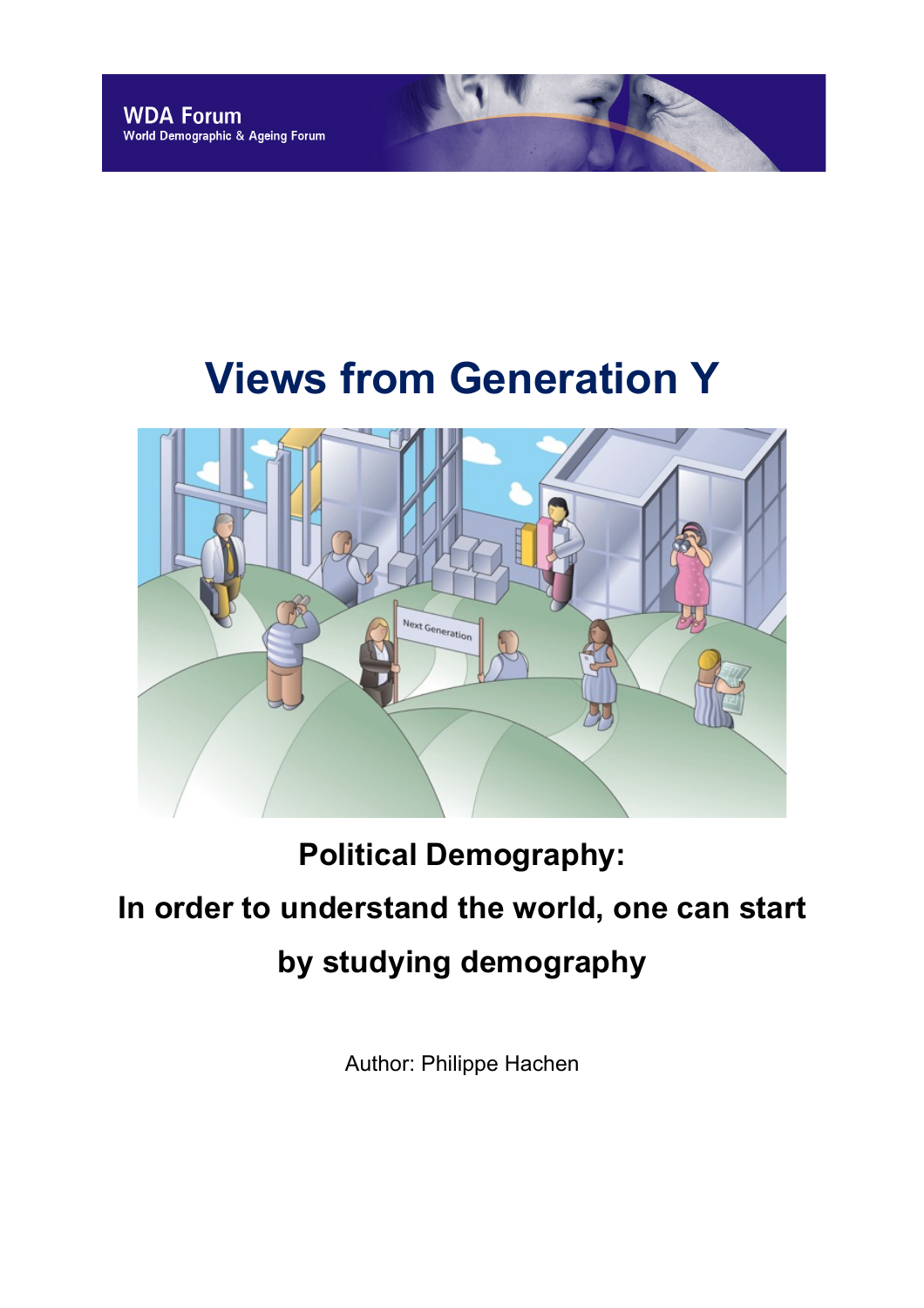#### **Political Demography: In order to understand the world, one can start by studying demography**

Napoleon Bonaparte already understood, "If you know a country's geography, you can understand and predict its foreign policy." Consequently, certain scholars claim that to know a nation's demography, is to better understand and predict its foreign policy. Indeed, sound knowledge of the dynamics of demography can provide quite powerful insights into geopolitics, national security and global development. Therefore, demography should definitely be taken seriously by strategic planners and policy makers.

Research on "political demography" embraces the relationship between political science and demography and subsequently demonstrates how powerful demographic variables are in shaping political processes on a global and national level (Kaufmann & Duffy Toft, 2012, p.4). This article uses Jack A. Goldstone's publication *Political Demography: How Population Changes Are Reshaping International Security and National Politics* (Goldstone et al., 2012) as a foundation and includes several real-life examples to further demonstrate this topic's relevance.

#### **Demographic variables are at the core of political dilemmas**

The discussion surrounding how population affects political systems is not a new one. One of the most influential theories is Robert Malthus' "Malthusian nightmare" (Goldstone, 2012, p.11). The economist wrote a popular and rather somber theory about the overall balance of the total population in relation to the total amount of resources available (Urdal, 2005, p.418). In contrast to Malthus, political demography shifts perspective from total ratios to a disaggregated level. Goldstone (2012, p.11) argues that not only the overall population, but the size and resource endowment of any subgroup have the potential to change the dynamics of a defined society.

This highlights the topic's relevance in the context of demography and political science. Demography acts as a first layer in determining size, distribution and shift of groups, while political demography represents an additional layer by analyzing the reaction of people and social institutions to changes in these variables (Goldstone, 2012, p.13). Therefore, Goldstone defines this article's topic as "[the] study of size, composition and distribution of population in relation to both government and politics" (2012, p.13). Figure 1 illustrates this concept by putting demographic variables at the centre. Disparities in these cause political dilemmas that affect various fields of political impact, which all come under the overarching concept of political demography, which in turn shapes national politics and international relations.



*Figure 1: Visualization of Political Demography. Own Illustration*

#### **The paradigm of total population size and power remains prevalent up to the present day**

The relationship between the size of a population and the power of a state is historically shaped by the perception that the bigger the population (and the economic development that comes with that), the more cultural and policy influence a country can exercise on a global scale (Howe & Jackson, 2012, p.37, p.44). This reasoning was as popular among ancient scholars (e.g. Polybius and Cicero, see Howe & Jackson, 2012, p.39), as it is today, seen in the fact that some political leaders explicitly place demographic issues at the top of their agenda to reinforce or justify their nationalist power position. Examples of these mediating policies include pronatalist tendencies through financial incentives in Russia (Rivkin-Fish, 2010) or the radical form of political engineering just recently observed among the Kurdish population in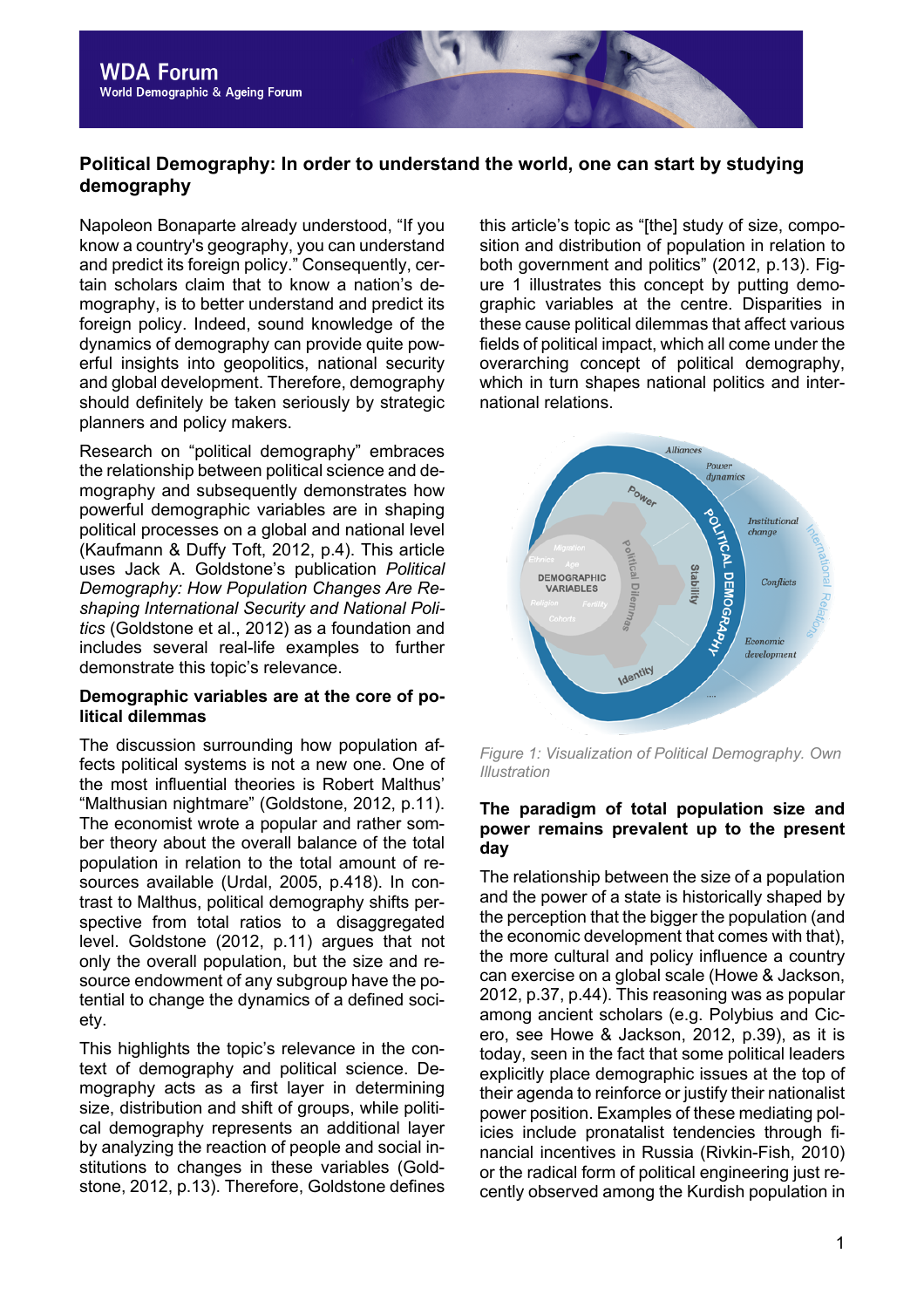Syria (Gardner, 2019). In addition, one can observe how social, cultural but also religious norms shape demographic characteristics, as seen in Sub-Saharan countries where these contextual factors impede the necessary decrease in fertility rates (Bakilana, 2016).

Policies serving the purpose of the mere exercise of power are highly controversial. However, the issue of the declining and aging populations of developed countries should be urgently considered by their strategic leaders. The European, East Asian and American workforce will undergo a tremendous diminishing transition in the long run, while Africa's working population is going to explode by 2100, as seen in Figure 2.



*Figure 2: Population aged 15–64 years old, in millions. WDA Forum (2019, p.4).*

The subsequent lack of innovation and struggling social welfare systems could result in economic decline in developed countries and it has the potential to irreversibly reshape the global value chain and power hierarchy (Dabbs Sciubba, 2012, p.65). Scholars state that by 2050 the combined GDP of Europe, the United States and Canada will double, while the world GDP will grow by a factor of five (Goldstone, 2010, p.33), mainly driven by the powerhouses of China and India, but also by emerging countries such as Indonesia, Brazil and Mexico (PWC, 2015, p.3).

#### **Three points of leverage to remain influential in the shift towards multicentricity**

The aforementioned development implies a shift towards a multicentric world, where the old and established nations' power is eroding, while new forces are emerging, therefore paving the way for new conflicts to arise (Kreft, 2013, p.14). This shift does not come overnight, but appears to be an unstoppable process (Kreft, 2013, p.14). Consequently, there should be a call for action for developed nations to implement policies in order to preserve their capacity to act and remain influential on a global scale. With a view to taking appropriate countermeasures, the power transition theory proposes three dimensions that offer potential points of leverage, as presented in Figure 3 (Dabbs Sciubba, 2012, p.66). First, the absolute population size (i) can be leveraged by forming and fostering the integration of political units, i.e. alliances like the EU or NATO, that bundle resources and promote comparative strengths. Furthermore, increased immigration can act as an effective lever. Related to the absolute size of the labor force, productivity (ii) represents a vital variable of economic growth, notably by accumulating capital, efficiency and technological innovations. Third and finally, political capacity (iii), the state's ability to advance policy goals, needs to be strengthened in order to prevent age-based interests from undermining the overall aims (Dabbs Sciubba, 2012, pp.68–70, p.74).

| <b>Power Dimension</b>  | <b>Points for Leverage</b>        |
|-------------------------|-----------------------------------|
| <b>Population Size</b>  | <b>Political Units</b>            |
|                         | Immigration                       |
|                         | <b>Fertility Rates</b>            |
| ii. Productivity        | <b>Capital</b>                    |
|                         | <b>Efficiency</b>                 |
|                         | <b>Technology</b>                 |
| iii. Political Capacity | <b>Policy Implementation</b>      |
|                         | <b>Prevent age-based Interest</b> |

*Figure 3: Power transition theory. Dabbs Sciubba (2012, p.66).*

#### **The striking relationship between age structure and national stability**

Demographic variables also play a crucial role on a national level, notably in the relationship between political conflict and a country's age structure. Nations can be divided into four age-structural clusters: young, youthful, transitional and mature states (Leahy Madsen, 2012, p.83). The first two clusters come with the propensity of a youth bulge, which in this paper, contrary to the common demographic definition, is defined as the disproportionate proportion of adults between 15 and 29 in the working-age population (ages 15–64) (Cincotta & Doces, 2012, p.100). Depending on the underlying social structures, a youth bulge can become a factor of instability, as there is statistical evidence of a relationship between age structure and conflict (Leahy Madsen, 2012, p.83). Research shows that younger age structures are prone to instability and conflict,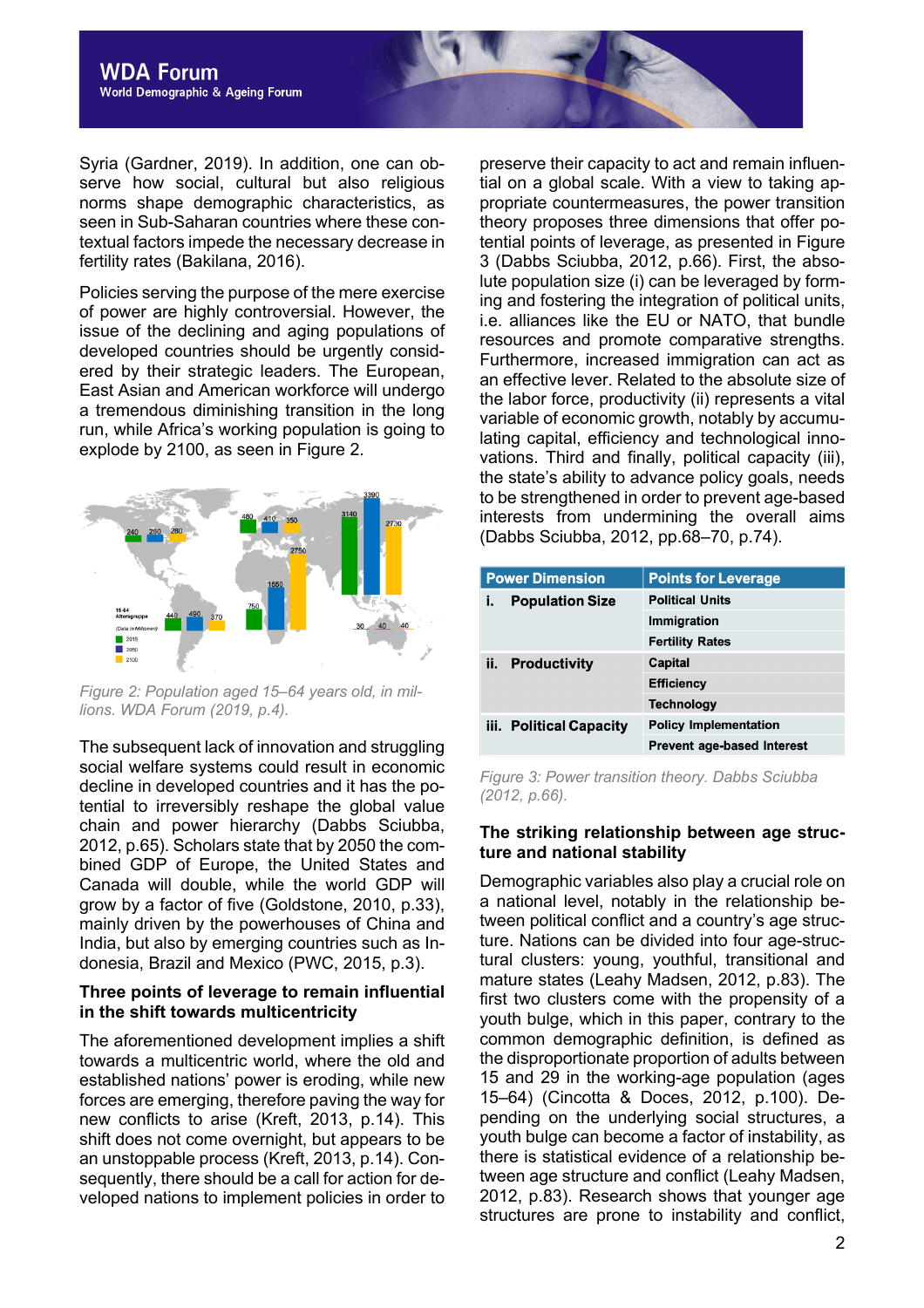

which can therefore affect the government type of a country (Leahy Madsen, 2012, p.84). In fact, the political volatility and uncertainty associated with the presence of a youth bulge is a major impediment to attaining the status of a liberal democracy (Cincotta & Doces, 2012, p.114). The propensity to become a free democracy<sup>1</sup> in relation to its age structure is presented in Figure 4.



*Figure 4: Age-structural maturity thesis. Cincotta (2015).*

A mature age structure is not a completely necessary condition for achieving a free and liberal regime. However, Cincotta's model (2015) shows that the higher the median age, the easier it is to achieve and maintain a free democracy. In his later research, Cincotta (2017) defined a median age of 28.9 years as the "Free50", the 50% probability of attaining a liberal democracy. Applying Cincotta's model to the real world, Tunisia with its median age of 31.6 has a high probability of keeping the status as a free democracy that it achieved after the fall of Ben Ali's regime (Cincotta, 2015). However, one has to be careful how to use the model. It should not be used as a blunt prediction tool and extended by a qualitative assessment, as like all models, it is based on past data and, therefore, cannot take into account things yet to come (Cincotta & Doces, 2012, p.115). Nonetheless, the model can help us better understand the historic and current global trends in political liberalization.

#### **Measures to convert the demographic bomb into a global peace dividend**

As discussed in the previous section, the relationship between violence and the youth bulge also depends on the underlying social structures. A pronounced youth bulge implies a large supply of individuals with low opportunity costs. Contextual factors influencing a youth bulge's course include economic development, education and the degree of urbanization. Countries with low development, a semi-democratic regime and a large absolute size of population are most prone to experiencing higher levels of conflict emerging from its youth bulge dynamics (Urdal, 2012, pp.120– 123).

Nonetheless, youth bulges can also act as a driver of a country's development when that country can capture the demographic dividend. The demographic dividend is the economic development that occurs due to variations in the dependency ratio, i.e. the ratio of the non-working age population to the working population (Lin, 2012). Decreasing the dependency burden is positively associated with economic growth, which has been observed in the ascent of Asia's Tiger states (Urdal, 2012, p.121). A number of developing countries are within or on the verge of this demographic transition that may allow them to achieve the demographic dividend. Taking advantage of this dividend will lessen the effect of the youth bulge on political violence, ultimately transforming into a peace dividend (Urdal, 2012, p.128). In order to achieve this, policies that create opportunities for young people need to be implemented, notably by fostering high quality education, health, lower fertility rates and high employment (UNFPA, 2016).

The challenges mentioned above show how intertwined and ambiguous our global demographic issues are. On the one hand, there are overaged developed countries with a decreasing workforce, while on the other hand, there are developing countries that need to address their youth bulge as a central challenge. Therefore,

 $1$  As defined of Freedomhouse (2019).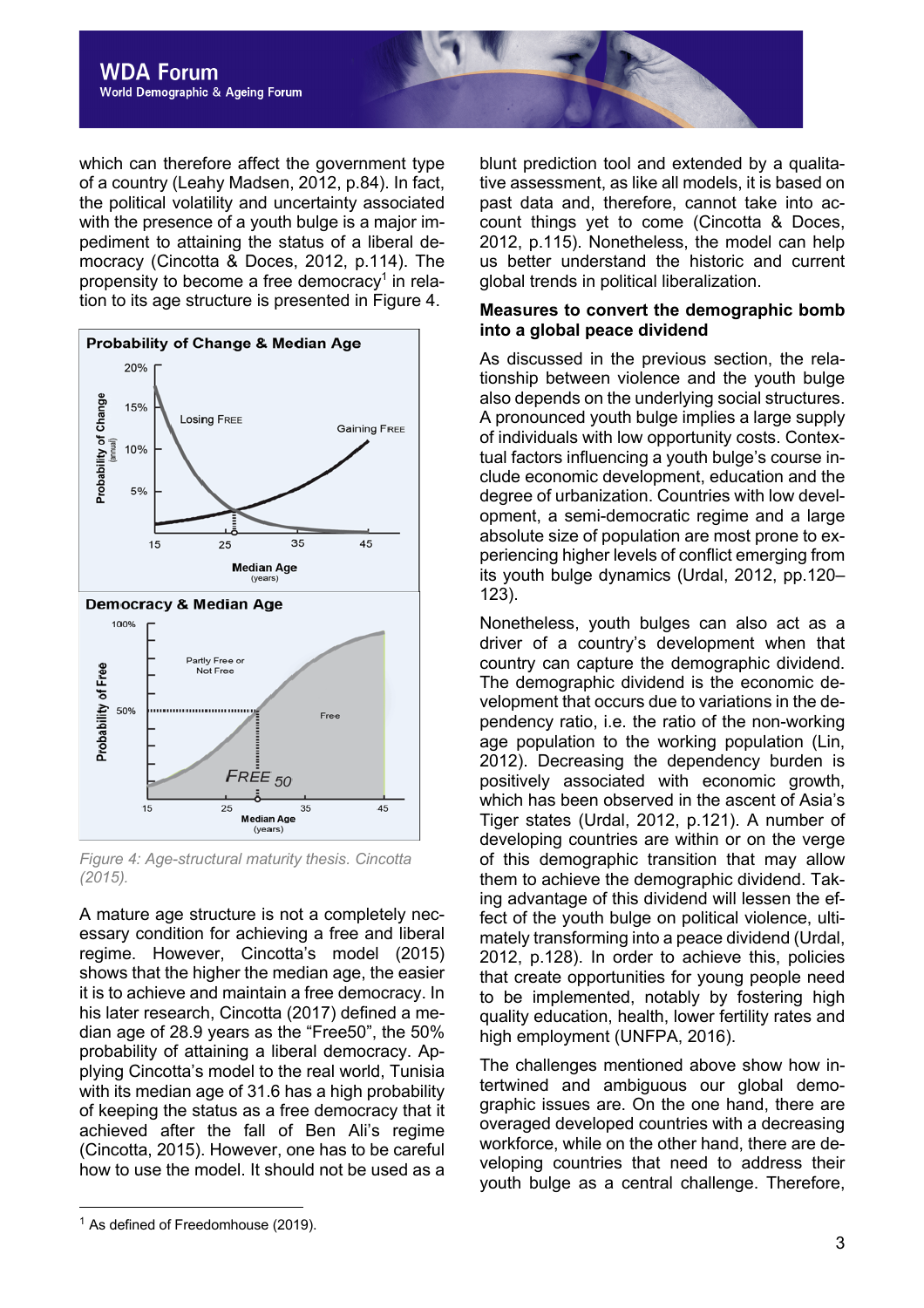the question arises as to how one can fix the dilemmas faced by both sides and thereby lead the world towards a more prosperous future.

Goldstone proposes to adapt our view of the world to a new three-world order based on the countries' demographic maturity, with the first world being aging and industrialized nations, the second world being states that are fast growing, economically dynamic and balanced in age, and a third world of fast growing and very young countries. The first and second worlds need to build efficient partnerships and actively engage with the third world by supporting and investing in better governance. He therefore sees the inevitable adaptation of institutions (e.g. NATO and the G7) by integrating the widely underrepresented second world, as their global role in the 21<sup>st</sup> century's economic and security questions becomes more and more crucial (Goldstone, 2010, pp.38–39).

Furthermore, effectively managed migration can act as a developmental vehicle for both developed and developing nations. Aging states can bring dynamism back into their workforce, which is tied to the power transition theory. For young and fragile states emigration can act as a safety valve to mitigate disproportionate youth bulges. Goldstone (2019) openly expresses that young labor, for example from Africa, should be recognized as a valuable and untapped resource by developed countries. With the relevant training, a corresponding return migration could create a positive cycle in the long run which could further improve the development prospects of African countries (Goldstone, 2019).

#### **Strategic leaders need to take an integrated perspective on demography**

The application of the concept of political demography is diverse and can be observed on an international, national or subnational level, as seen in the examples of geopolitics, aging and national security and the peace dividend.

The concept and examples presented show how important an integrative view on demography and political science has become. Today's demographic challenges are increasingly interlinked and require goals that align with each other and that are achieved collectively (Dabbs Sciubba, 2012, p.77).

However, one can observe the opposite: "most countries are currently enacting policies that ignore or actually run counter to what they need in

terms of demographic trends" (Goldstone, Interview with the author of this paper, 29 October 2019). Strategic planners and policy makers should acknowledge that changes in demographic variables are powerful forces and political demographers are trying to decode and integrate them into the big picture – or in the words of Jack Goldstone: "We need to understand how these forces operate, if we are to take control of our destiny and shape it" (2012, p.276).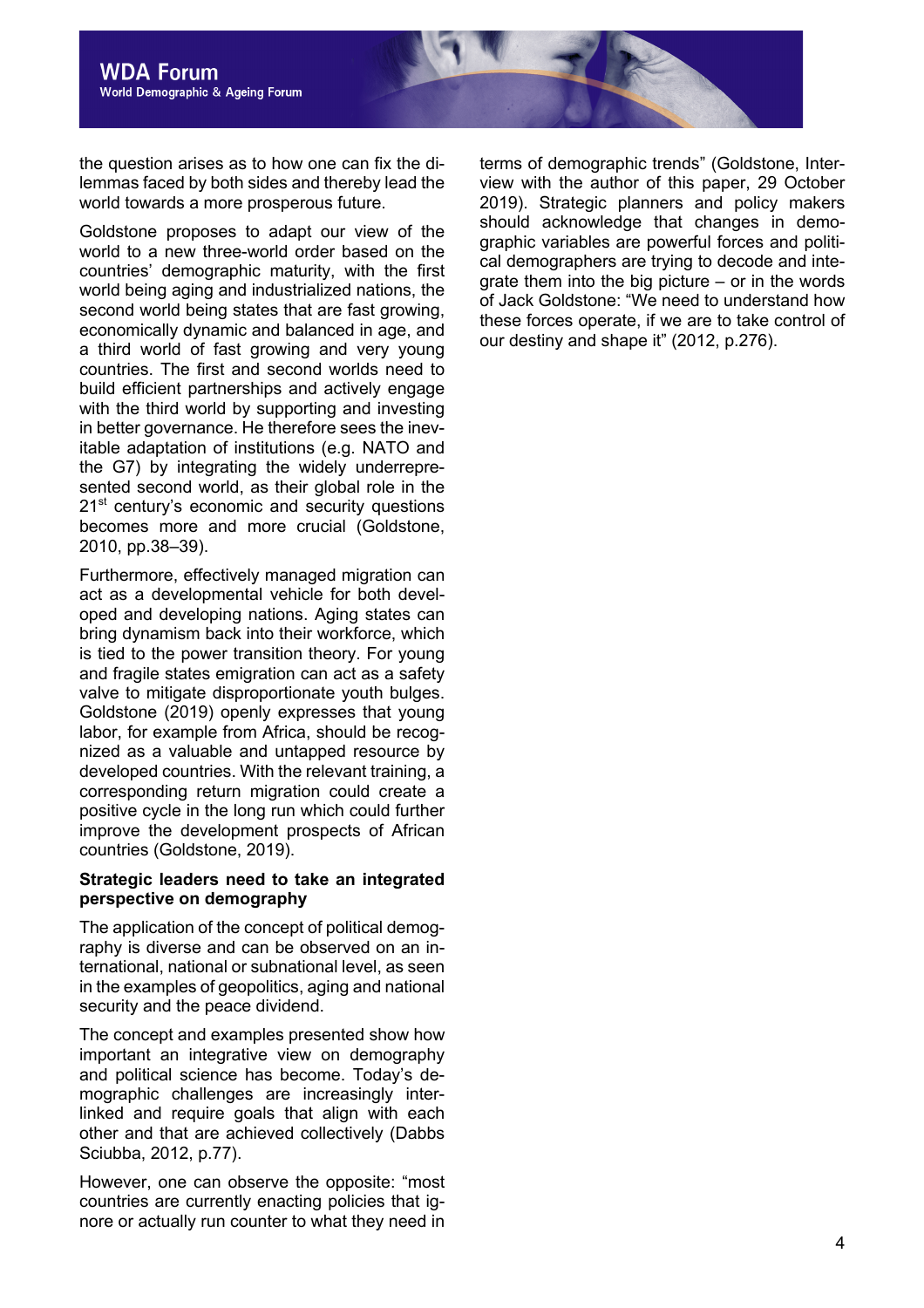#### **Key References**

- Bakilana, A. (2016). 'Why Are Fertility Rates so High in Sub-Saharan Africa?' Retrieved from https://www.weforum.org/agenda/2016/0 5/why-are-fertility-rates-so-high-in-subsaharan-africa
- Cincotta, R. (2015). 'Will Tunisia's Democracy Survive? A View from Political Demography.' DOI: 10.13140/RG.2.1.4660.1127.
- Cincotta, R. (2017). '8 Rules of Political Demography That Help Forecast Tomorrow's World.' DOI: 10.13140/RG.2.2.22582.70721.
- Cincotta, R., & Doces, J. (2012). 'The Age-Structural Maturity Thesis.' In J. Goldstone, E. Kaufmann & M. Duffy Toft (Eds.), Political Demography: How Population Changes Are Re-shaping International Security and national politics (pp.98–116). New York, NY: Oxford Uni-versity Press.
- Dabbs Sciubba, J. (2012). 'A New Framework for Aging and Security.' In J. Goldstone, E. Kaufmann & M. Duffy Toft (Eds.), Political Demography: How Population Changes Are Re-shaping International Security and National Politics (pp.63– 77). New York, NY: Oxford Uni-versity Press.
- Gardner, D. (2019, October 2). 'Syria Is Witnessing a Violent Demographic Reengineering.' Financial Times. Retrieved from https://www.ft.com/content/e40cb754 e456-11e9-b112-9624ec9edc59
- Goldstone, J. (2010). 'The New Population Bomb.' Foreign Affairs. 89(1), 31–43. DOI: 10.2307/20699781.
- Goldstone, J. (2012). 'A Theory of Political Demography.' In J. Goldstone, E. Kaufmann & M. Duffy Toft (Eds.), Political Demography: How Population Changes Are Reshaping Internation-al Security and National Politics (pp.11– 28). New York, NY: Oxford University Press.

Goldstone, J. (2019). 'Africa 2050: Demographic Truth and Consequences.' Retrieved from https://www.hoover.org/research/africa-2050-demographic-truth-andconsequences

- Goldstone, J., Kaufmann, E., & Duffy Toft, M. (Eds.). (2012). Political Demography: How Population Changes Are Reshaping International Security and National Politics. New York, NY: Oxford University Press.
- Howe, N., & Jackson, R. (2012). 'Demography and Geopolitics.' In J. Goldstone, E. Kauf-mann & M. Duffy Toft (Eds.), Political Demography: How Population Changes Are Reshaping International Security and National Politics (pp.31– 48). New York, NY: Oxford University Press.
- Kaufmann, E., & Duffy Toft, M. (2012). 'Introduction.' In J. Goldstone, E. Kaufmann & M. Duffy Toft (Eds.), Political Demography: How Population Changes Are Reshaping Internation-al Security and National Politics (pp.3–9). New York, NY: Oxford University Press.
- Kreft, H. (2013). 'Deutschland, Europa und der Aufstieg der neuen Gestaltungsmächte.' Re-trieved from https://www.bpb.de/apuz/173793/deutsc hland-europa-und-die-neuengestaltungsmaechte
- Leahy Madsen, E. (2012). 'Age Structure and Development through a Policy Lens.' In J. Goldstone, E. Kaufmann & M. Duffy Toft (Eds.), Political Demography: How Population Changes Are Reshaping International Security and National Politics (pp.81–97). New York, NY: Oxford University Press.
- Lin, J. (2012). 'Youth Bulge: A Demographic Dividend or a Bomb?' Retrieved from http://blogs.worldbank.org/developmentt alk/youth-bulge-a-demographicdividend-or-a-demographic-bomb-indeveloping-countries